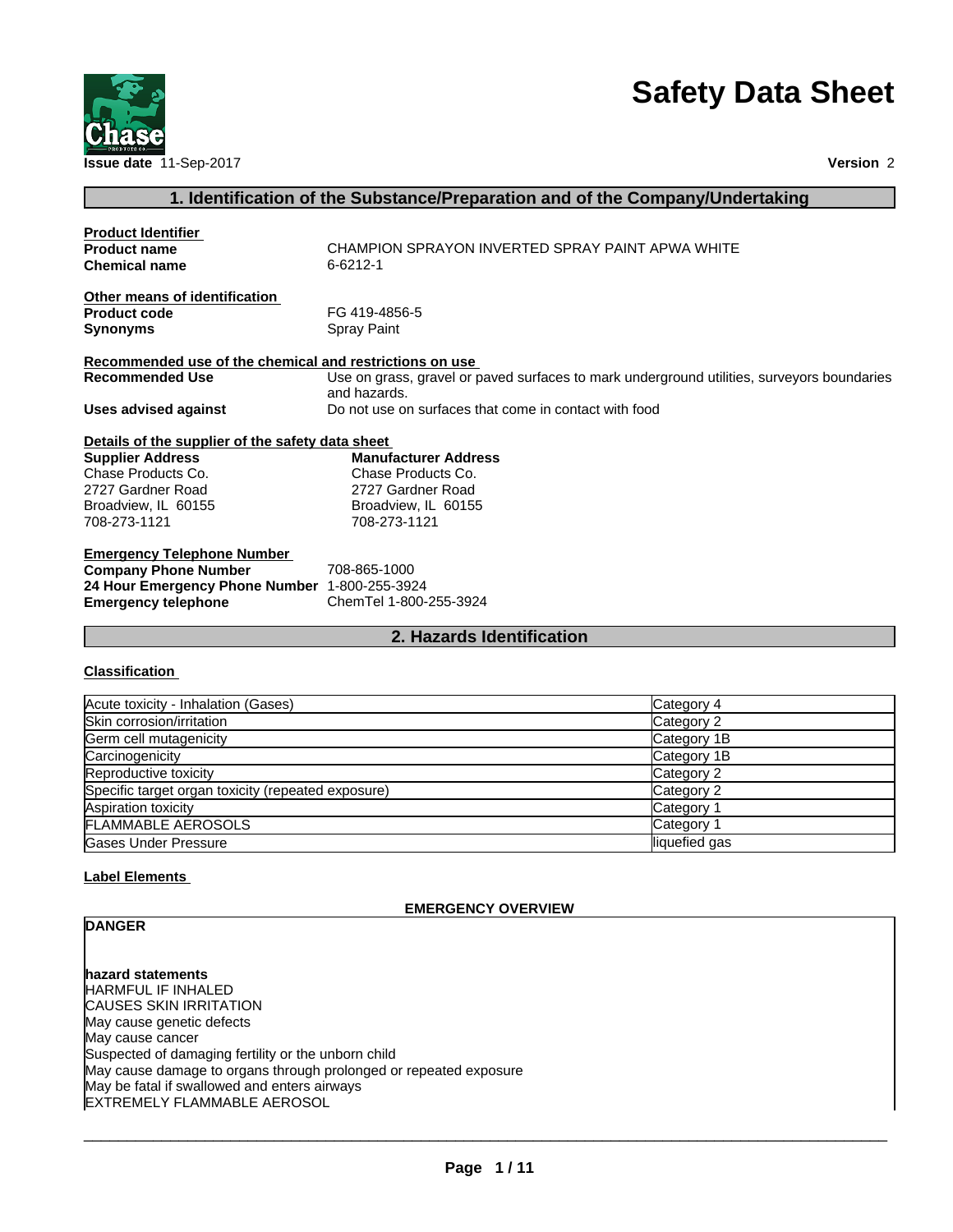

# **Precautionary Statements - Prevention**

Obtain special instructions before use Do not handle until all safety precautions have been read and understood Wear protective gloves, protective clothing, eye protection and face protection. Use only outdoors or in a well-ventilated area Wash face, hands and any exposed skin thoroughly after handling Do not eat, drink or smoke when using this product Do not breathe fumes, mist, vapors or spray.Keep away from heat, sparks, open flames and hot surfaces. — No smoking Pressurized container: Do not pierce or burn, even after use Do not spray on an open flame or other ignition source

#### **Precautionary Statements - Response**

IF exposed or concerned: Get medical advice/attention Specific treatment: See additional cautionary statements on this label. IF ON SKIN: Wash with plenty of soap and water If skin irritation occurs: Get medical advice/attention Take off contaminated clothing and wash before reuse IF INHALED: Remove victim to fresh air and keep at rest in a position comfortable for breathing Call a POISON CENTER or doctor if you feel unwell IF SWALLOWED: Immediately call a POISON CENTER or doctor Do NOT induce vomiting

#### **Precautionary Statements - Storage**

Store locked up Protect from sunlight. Store in a well-ventilated place Do not expose to temperatures exceeding 122 °F (50 °C)

#### **Precautionary Statements - Disposal**

Dispose of contents/container to an approved waste disposal plant

# **Hazards not otherwise classified (HNOC)**

#### **Other Information**

• Harmful to aquatic life with long lasting effects

• Harmful to aquatic life

1.38% of the mixture consists of ingredient(s) of unknown toxicity

# **3. Composition/information on Ingredients**

| <b>Synonyms</b>        | Spray Paint. |
|------------------------|--------------|
| <b>Chemical Family</b> | MIXTURES.    |
| Formula                | 6-6212-1     |

| <b>Chemical name</b> | <b>CAS No</b> | weight-%  | <b>Trade secret</b> |
|----------------------|---------------|-----------|---------------------|
| Water                | 7732-18-5     | 55-60     |                     |
| Toluene              | 108-88-3      | $10 - 15$ |                     |
| Propane              | 74-98-6       | $5 - 10$  |                     |
| Acetone              | 67-64-1       | $5 - 10$  |                     |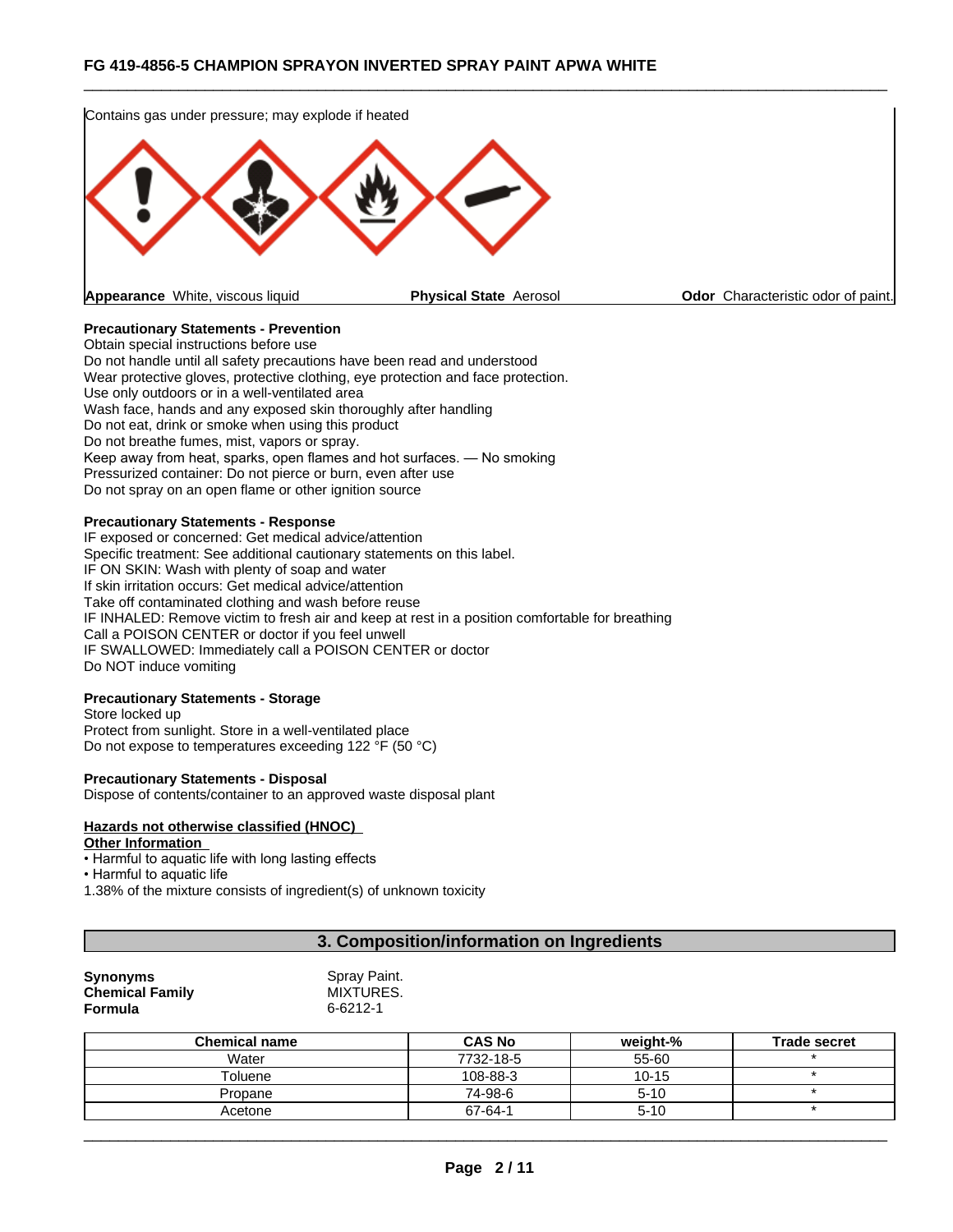| Calcium Carbonate       | 471-34-1   | $5-10$ |  |
|-------------------------|------------|--------|--|
| N-Butane                | 106-97-8   |        |  |
| <b>Titanium Dioxide</b> | 13463-67-7 |        |  |
| Light Aliphatic Naphtha | 64742-49-0 |        |  |

\* The exact percentage (concentration) ofcomposition has been withheld as a trade secret.

# **4. First aid measures FIRST AID MEASURES Eye Contact** Hold eye open and rinse slowly and gently with water for 15-20 minutes. Remove contact lenses, if present, after the first 5 minutes, then continue rinsing eye. Call a poison control center or doctor for treatment advice. **Skin contact** Take off contaminated clothing. Rinse skin immediately with plenty of water for 15-20 minutes. Call a poison control center or doctor for treatment advise. **Inhalation** If overcome by vapor, move person to fresh air. If person is not breathing, call 911 or an ambulance, then provide artifical respiration, preferably mouth-to-mouth, if possible. Call a poison control center or doctor for further treatment advise. **Ingestion Example 20 and Call a poison control center or doctor for treatment advice. Have person sip a glass of water** if able to swallow. Do not induce vomiting unless told to do so by a poison control center or doctor. Do not give anything by mouth to an unconscious person. **Most important symptoms and effects, both acute and delayed Symptoms Acute: Prolonged inhalation of concentrated vapor or mist may cause headaches, dizziness** and nausea. Prolonged and repeated contact with skin may cause irritation and reddening. Contact with eyes causes irritation.

#### **Indication of any immediate medical attention and special treatment needed**

**Note to physicians** Contains petroleum distillates, do not induce vomiting because of aspiration neumonia hazard.

#### **5. Fire-fighting measures**

#### **Suitable extinguishing media**

Dry chemical, CO2 or water spray.

**Unsuitable extinguishing media** Caution: Use of water spray when fighting fire may be inefficient.

#### **Specific hazards arising from the chemical**

This product is under pressure. Water spray may be used to cool cans in the vicinity of fire or excessive heat to prevent the explosion of the cans.

**Hazardous combustion products**Thermal decomposition may yield gases like nitrogen oxides, carbon monoxide and carbon dioxide.

**Explosion data Sensitivity to Mechanical Impact** Contents under pressure. This product is extremely flammable. Keep away from heat, sparks, flame and other sources of ignition (i.e., pilot lights, electric motors and static electricity). **Sensitivity to Static Discharge** Keep away from heat, sparks, flame and other sources of ignition (i.e., pilot lights, electric motors and static electricity).

#### **Protective equipment and precautions for firefighters**

As in any fire, wear self-contained breathing apparatus pressure-demand, MSHA/NIOSH (approved or equivalent) and full protective gear.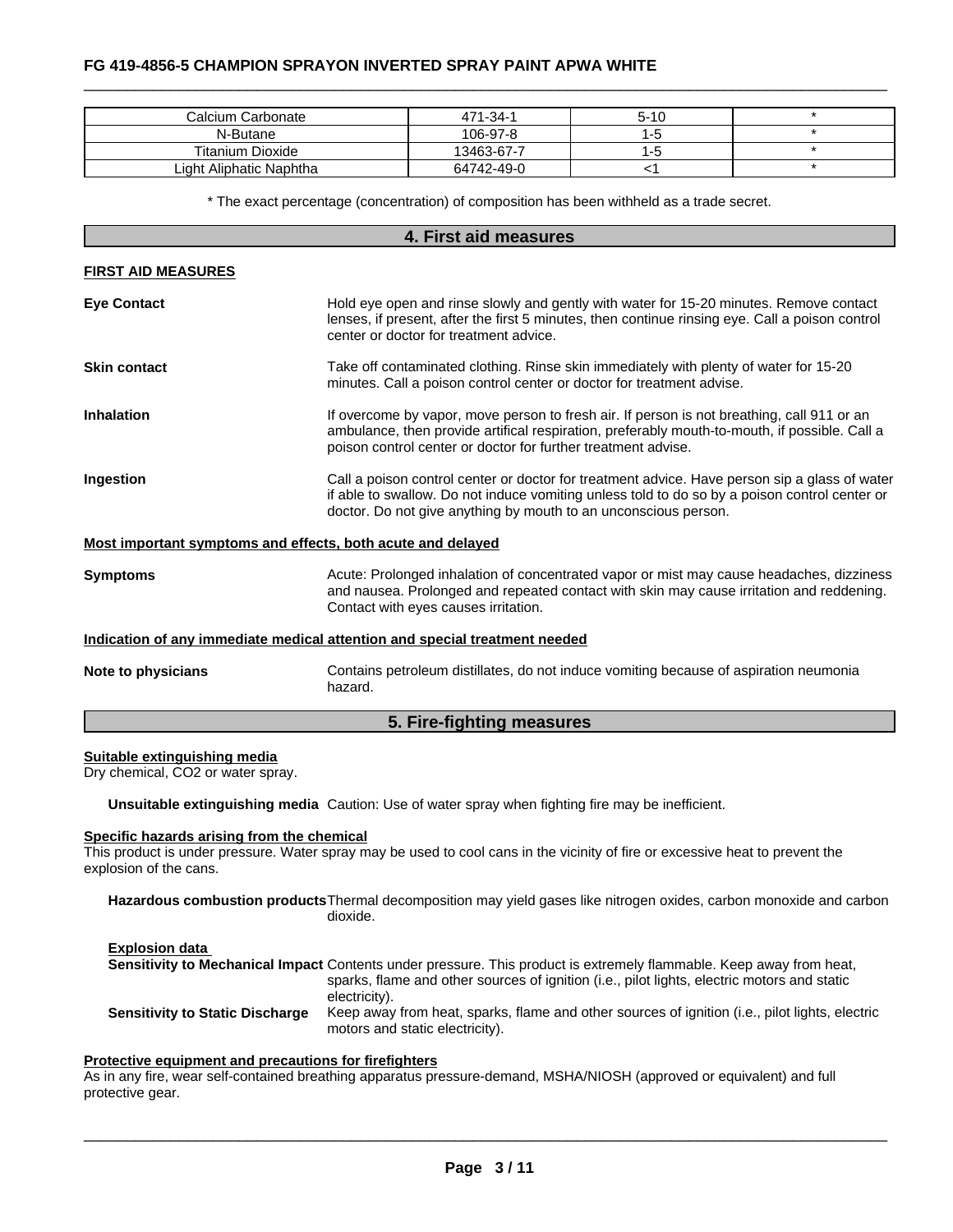# **6. Accidental release measures**

# **Personal precautions, protective equipment and emergency procedures**

| <b>Personal precautions</b>                                  | Use in well-ventilated area ONLY. NOTICE: Reports have associated repeated and<br>prolonged occupational over exposure to solvents with permanent brain and nervous<br>system damage. Intentional misuse by deliberately concentrating and inhaling the contents<br>can be harmful or fatal. To avoid breathing vapor or spray mist open windows and doors or<br>use other means to ensure fresh air entry during application and drying. If you experience<br>eye watering, headaches, or dizziness, increase fresh air or wear an appropriate, properly<br>fitted respirator (NIOSH approved), or leave the area. NOTE: Follow respirator<br>manufacturer's instructions carefully for respirator use. |
|--------------------------------------------------------------|----------------------------------------------------------------------------------------------------------------------------------------------------------------------------------------------------------------------------------------------------------------------------------------------------------------------------------------------------------------------------------------------------------------------------------------------------------------------------------------------------------------------------------------------------------------------------------------------------------------------------------------------------------------------------------------------------------|
| For emergency responders                                     | Remove all sources of ignition.                                                                                                                                                                                                                                                                                                                                                                                                                                                                                                                                                                                                                                                                          |
| <b>Environmental precautions</b>                             |                                                                                                                                                                                                                                                                                                                                                                                                                                                                                                                                                                                                                                                                                                          |
| <b>Environmental precautions</b>                             | See Section 12 for additional Ecological Information.                                                                                                                                                                                                                                                                                                                                                                                                                                                                                                                                                                                                                                                    |
| Methods and material for containment and cleaning up         |                                                                                                                                                                                                                                                                                                                                                                                                                                                                                                                                                                                                                                                                                                          |
| <b>Methods for Containment</b>                               | Provide adequate ventilation to area being treated. Soak up spills with chemically inert,<br>absorbent material.                                                                                                                                                                                                                                                                                                                                                                                                                                                                                                                                                                                         |
| Methods for cleaning up                                      | Clean contaminated surface thoroughly.                                                                                                                                                                                                                                                                                                                                                                                                                                                                                                                                                                                                                                                                   |
|                                                              | 7. Handling and Storage                                                                                                                                                                                                                                                                                                                                                                                                                                                                                                                                                                                                                                                                                  |
| <b>Precautions for safe handling</b>                         |                                                                                                                                                                                                                                                                                                                                                                                                                                                                                                                                                                                                                                                                                                          |
| Advice on safe handling                                      | Handle as an extremely flammable material. Avoid contact with skin, eyes and clothing.<br>Store cans in a cool, dry place away from heat and open flame.                                                                                                                                                                                                                                                                                                                                                                                                                                                                                                                                                 |
| Conditions for safe storage, including any incompatibilities |                                                                                                                                                                                                                                                                                                                                                                                                                                                                                                                                                                                                                                                                                                          |
| <b>Storage Conditions</b>                                    | Keep away from heat, sparks, flame and other sources of ignition (i.e., pilot lights, electric<br>motors and static electricity). AEROSOL STORAGE LEVEL III (NFPA-30B).                                                                                                                                                                                                                                                                                                                                                                                                                                                                                                                                  |
| <b>Incompatible Materials</b>                                | Avoid heat, open flame and contact with strong acids, strong bases and strong oxidizers.                                                                                                                                                                                                                                                                                                                                                                                                                                                                                                                                                                                                                 |
|                                                              | 8. Exposure Controls/Personal Protection                                                                                                                                                                                                                                                                                                                                                                                                                                                                                                                                                                                                                                                                 |

# **Control parameters**

**Exposure guidelines** See occupational exposure limits listed below.

| <b>Chemical name</b> | <b>ACGIH TLV</b>        | <b>OSHA PEL</b>                        | <b>NIOSH IDLH</b>           |
|----------------------|-------------------------|----------------------------------------|-----------------------------|
| Toluene              | TWA: 20 ppm             | TWA: 200 ppm                           | IDLH: 500 ppm               |
| 108-88-3             |                         | (vacated) TWA: 100 ppm                 | TWA: 100 ppm                |
|                      |                         | (vacated) TWA: $375$ mg/m $3$          | TWA: $375 \text{ mg/m}^3$   |
|                      |                         | (vacated) STEL: 150 ppm                | STEL: 150 ppm               |
|                      |                         | (vacated) STEL: 560 mg/m <sup>3</sup>  | STEL: 560 mg/m <sup>3</sup> |
|                      |                         | Ceiling: 300 ppm                       |                             |
| Propane              | See Appendix F: Minimal | TWA: 1000 ppm                          | <b>IDLH: 2100 ppm</b>       |
| 74-98-6              | Oxygen Content          | TWA: 1800 mg/m <sup>3</sup>            | TWA: 1000 ppm               |
|                      |                         | (vacated) TWA: 1000 ppm                | TWA: 1800 mg/m <sup>3</sup> |
|                      |                         | (vacated) TWA: 1800 mg/m $3$           |                             |
| Acetone              | STEL: 500 ppm           | TWA: 1000 ppm                          | <b>IDLH: 2500 ppm</b>       |
| 67-64-1              | TWA: 250 ppm            | TWA: 2400 mg/m <sup>3</sup>            | TWA: 250 ppm                |
|                      |                         | (vacated) TWA: 750 ppm                 | TWA: 590 mg/m <sup>3</sup>  |
|                      |                         | (vacated) TWA: $1800 \text{ mg/m}^3$   |                             |
|                      |                         | (vacated) STEL: 2400 mg/m <sup>3</sup> |                             |
|                      |                         | The acetone STEL does not              |                             |
|                      |                         | apply to the cellulose acetate         |                             |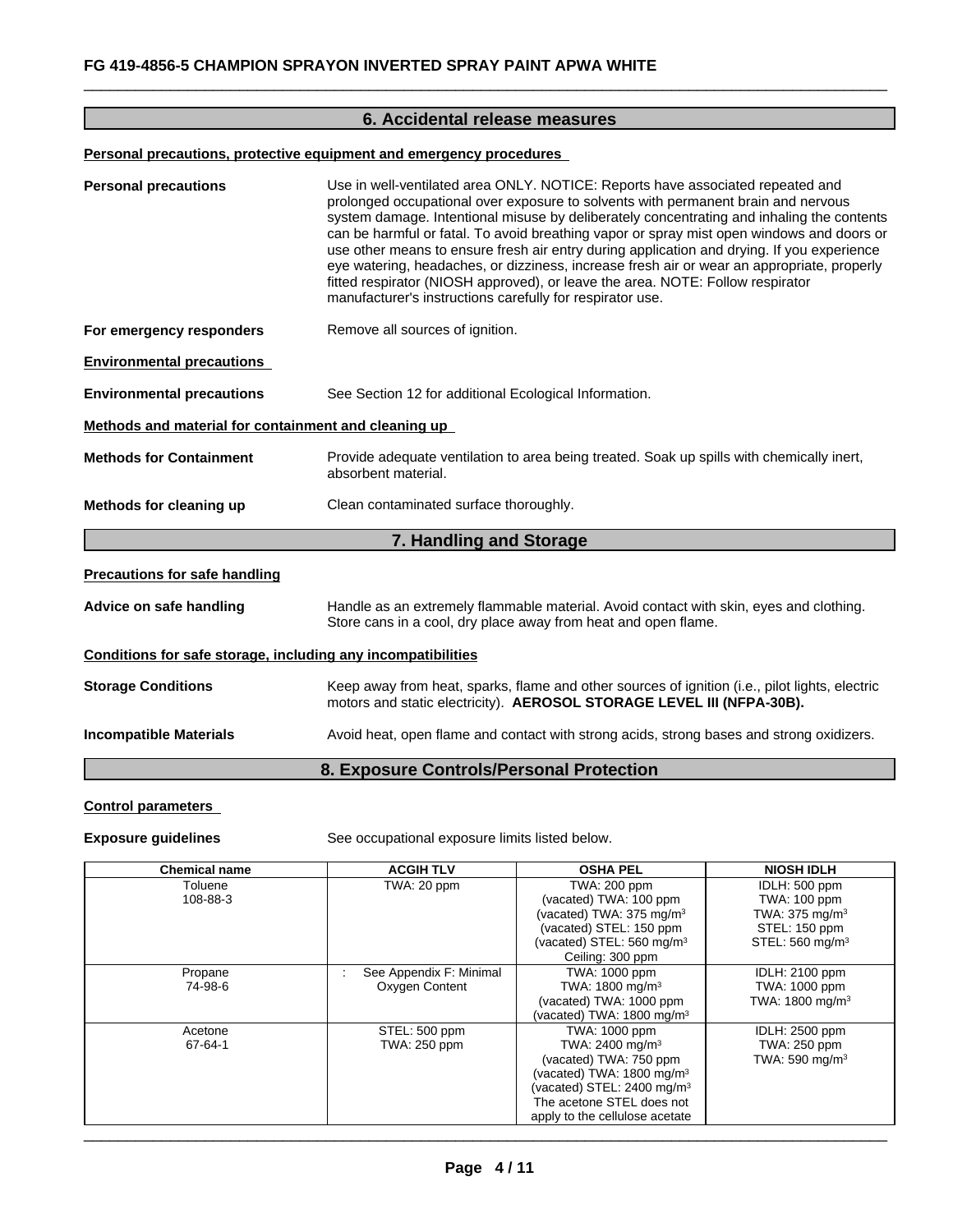|                         |                          | fiber industry. It is in effect for all   |                                         |
|-------------------------|--------------------------|-------------------------------------------|-----------------------------------------|
|                         |                          | other sectors                             |                                         |
|                         |                          | (vacated) STEL: 1000 ppm                  |                                         |
| Calcium Carbonate       |                          |                                           | TWA: 10 $mg/m3$ total dust              |
| 471-34-1                |                          |                                           | TWA: $5 \text{ mg/m}^3$ respirable dust |
| N-Butane                | STEL: 1000 ppm           | (vacated) TWA: 800 ppm                    | TWA: 800 ppm                            |
| 106-97-8                |                          | (vacated) TWA: $1900 \text{ mg/m}^3$      | TWA: 1900 mg/m <sup>3</sup>             |
| <b>Titanium Dioxide</b> | TWA: $10 \text{ mg/m}^3$ | TWA: $15 \text{ mg/m}^3$ total dust       | IDLH: 5000 mg/m <sup>3</sup>            |
| 13463-67-7              |                          | (vacated) TWA: 10 mg/m <sup>3</sup> total |                                         |
|                         |                          | dust                                      |                                         |

# **Appropriate engineering controls**

| Use with adequate general or local exhaust ventilation.                                                                                                                                                                                                                                                                                                                                                                                                                                                                                                                                                                                                                                                  |  |  |
|----------------------------------------------------------------------------------------------------------------------------------------------------------------------------------------------------------------------------------------------------------------------------------------------------------------------------------------------------------------------------------------------------------------------------------------------------------------------------------------------------------------------------------------------------------------------------------------------------------------------------------------------------------------------------------------------------------|--|--|
| Individual protection measures, such as personal protective equipment                                                                                                                                                                                                                                                                                                                                                                                                                                                                                                                                                                                                                                    |  |  |
| Conventional eyeglasses to guard against splashing.                                                                                                                                                                                                                                                                                                                                                                                                                                                                                                                                                                                                                                                      |  |  |
| Chemical resistant gloves required.                                                                                                                                                                                                                                                                                                                                                                                                                                                                                                                                                                                                                                                                      |  |  |
| Use in well-ventilated area ONLY. NOTICE: Reports have associated repeated and<br>prolonged occupational over exposure to solvents with permanent brain and nervous<br>system damage. Intentional misuse by deliberately concentrating and inhaling the contents<br>can be harmful or fatal. To avoid breathing vapor or spray mist open windows and doors or<br>use other means to ensure fresh air entry during application and drying. If you experience<br>eye watering, headaches, or dizziness, increase fresh air or wear an appropriate, properly<br>fitted respirator (NIOSH approved), or leave the area. NOTE: Follow respirator<br>manufacturer's instructions carefully for respirator use. |  |  |
|                                                                                                                                                                                                                                                                                                                                                                                                                                                                                                                                                                                                                                                                                                          |  |  |

**General hygiene considerations** Wash hands thoroughly after handling. Wash contaminated clothing before reuse.

# **9. Physical and Chemical Properties**

# **Information on basic physical and chemical properties**

|                                     |                                                                                                                                                               | Odor                     | Characteristic odor of<br>paint. |
|-------------------------------------|---------------------------------------------------------------------------------------------------------------------------------------------------------------|--------------------------|----------------------------------|
| Color                               | White                                                                                                                                                         | <b>Odor threshold</b>    | No information available         |
| <b>Property</b>                     | <b>Values</b>                                                                                                                                                 | Remarks • Method         |                                  |
| рH                                  | Not applicable                                                                                                                                                | Solvent-based product.   |                                  |
| <b>Melting point/freezing point</b> | Not applicable                                                                                                                                                | No information available |                                  |
| <b>Boiling point/boiling range</b>  | Water 100 °C                                                                                                                                                  | No information available |                                  |
| <b>Flash Point</b>                  | Not available. This is an aerosol<br>product with a Flame Projection of 18<br>in. with 3 in. flashback. Temperatures<br>above 120 °F may cause cans to burst. | No information available |                                  |
| <b>Evaporation Rate</b>             | Faster than butyl acetate                                                                                                                                     | No information available |                                  |
| Flammability (solid, gas)           |                                                                                                                                                               | No information available |                                  |
| <b>Flammability Limits in Air</b>   |                                                                                                                                                               | No information available |                                  |
| <b>Upper flammability limits</b>    | Not available                                                                                                                                                 |                          |                                  |
| <b>Lower Flammability Limit</b>     | Not available                                                                                                                                                 |                          |                                  |
| Vapor pressure                      |                                                                                                                                                               | No information available |                                  |
| <b>Vapor Density</b>                |                                                                                                                                                               | No information available |                                  |
| <b>Relative Density</b>             | 1.043 concentrate                                                                                                                                             | No information available |                                  |
| <b>Water solubility</b>             | partially soluble                                                                                                                                             | No information available |                                  |
| Solubility in other solvents        |                                                                                                                                                               | No information available |                                  |
| <b>Partition coefficient</b>        |                                                                                                                                                               | No information available |                                  |
| <b>Autoignition Temperature</b>     |                                                                                                                                                               | No information available |                                  |
| <b>Decomposition temperature</b>    |                                                                                                                                                               | No information available |                                  |
| <b>Kinematic viscosity</b>          |                                                                                                                                                               | No information available |                                  |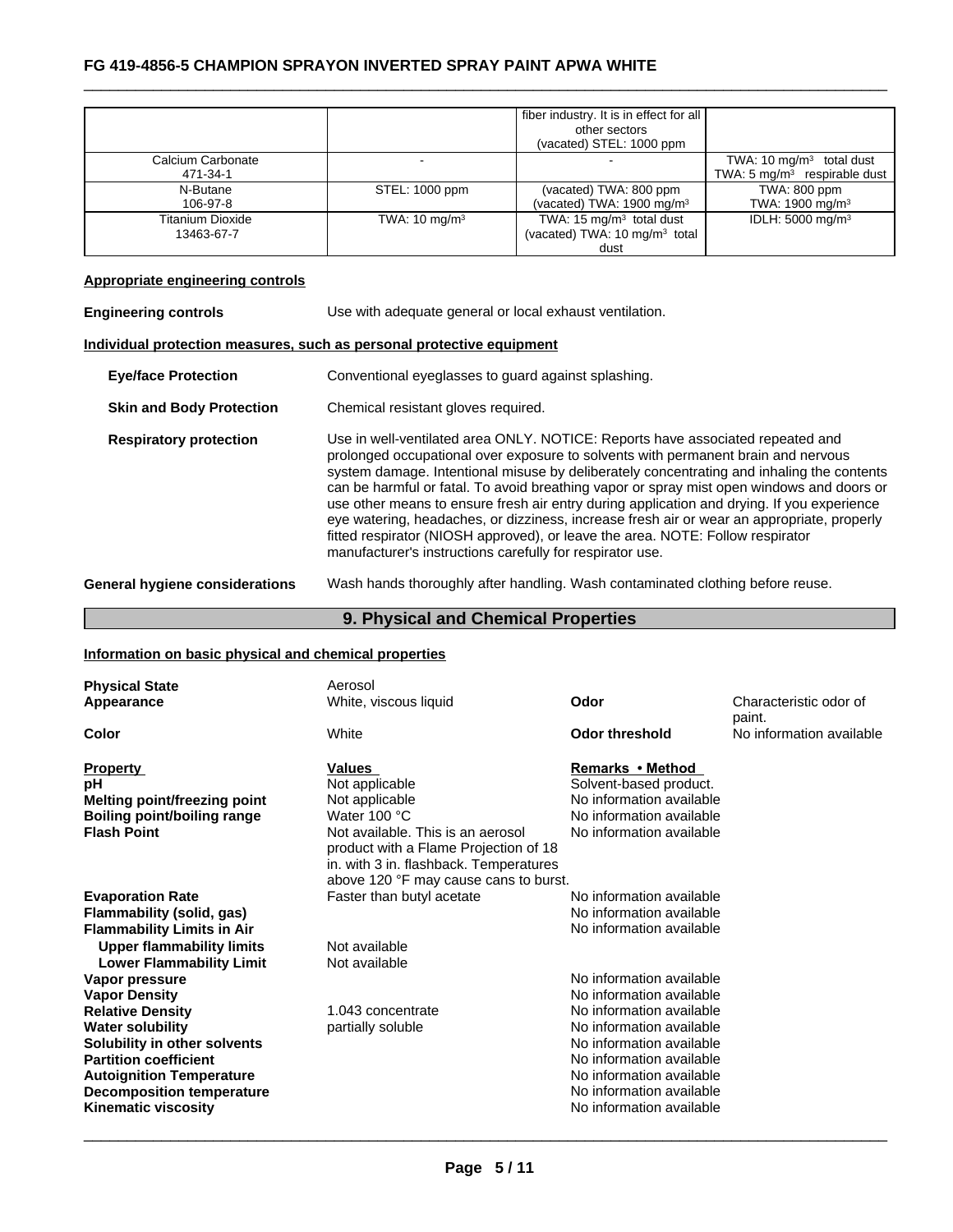| <b>Dynamic viscosity</b>    |                          | No information available |
|-----------------------------|--------------------------|--------------------------|
| <b>Explosive properties</b> | No information available |                          |
| <b>Oxidizing properties</b> | No information available |                          |
| <b>Other Information</b>    |                          |                          |
| <b>Softening point</b>      | No information available |                          |
| <b>Molecular weight</b>     | No information available |                          |
| VOC content (%)             | 24.57%                   |                          |
| <b>Density</b>              | 8.69 lb/gal concentrate  |                          |
| <b>Bulk Density</b>         | No information available |                          |

# **10. Stability and Reactivity**

**Reactivity**<br>Not applicable

No data available

**Chemical stability** Stable.

# **Possibility of hazardous reactions**

Temperatures above 130 °F may cause cans to burst with force.

**hazardous polymerization** Hazardous polymerization does not occur.

**Conditions to Avoid**

Temperatures above 122 °F (50 °C).

**Incompatible Materials**

Avoid heat, open flame and contact with strong acids, strong bases and strong oxidizers.

#### **Hazardous decomposition products**

Thermal decomposition may yield gases like nitrogen oxides, carbon monoxide and carbon dioxide.

# **11. Toxicological Information**

# **Information on likely routes of exposure**

**Product Information** This product has not been tested as whole. See below for information on ingredients.

| <b>Inhalation</b>   | No data available. |
|---------------------|--------------------|
| <b>Eye Contact</b>  | No data available. |
| <b>Skin contact</b> | No data available. |
| Ingestion           | No data available. |

| Chemical name                 | Oral LD50             | dermal LD50              | <b>Inhalation LC50</b>                |
|-------------------------------|-----------------------|--------------------------|---------------------------------------|
| Water<br>7732-18-5            | $> 90$ mL/kg (Rat)    |                          |                                       |
| Toluene<br>108-88-3           | $= 2600$ mg/kg (Rat)  | $= 12000$ mg/kg (Rabbit) | $= 12.5$ mg/L (Rat) 4 h               |
| Propane<br>74-98-6            |                       | -                        | $= 658$ mg/L (Rat) 4 h                |
| Acetone<br>67-64-1            | $= 5800$ mg/kg (Rat)  |                          | $= 50100$ mg/m <sup>3</sup> (Rat) 8 h |
| Calcium Carbonate<br>471-34-1 | $= 6450$ mg/kg (Rat)  | -                        |                                       |
| N-Butane<br>106-97-8          |                       |                          | $= 658$ g/m <sup>3</sup> (Rat) 4 h    |
| Titanium Dioxide              | $> 10000$ mg/kg (Rat) |                          |                                       |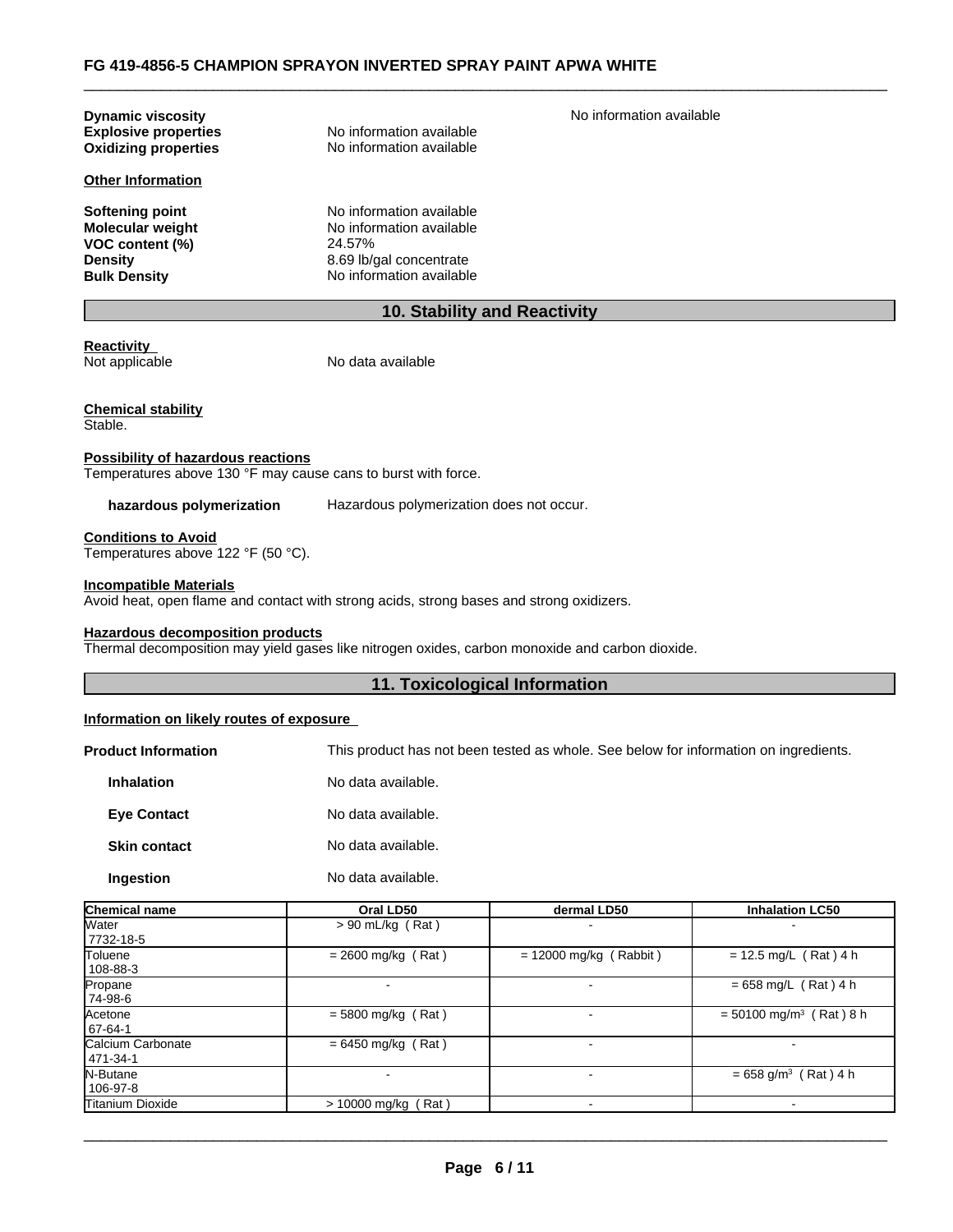| 13463-67-7                            |                   |                      |                                  |
|---------------------------------------|-------------------|----------------------|----------------------------------|
| Light Aliphatic Naphtha<br>64742-49-0 | Rat<br>5000 mg/kg | Rabbit<br>3160 mg/kg | 73680 ppm<br>(Rat)<br>\ 4 h<br>= |

## **Information on toxicological effects**

| <b>Symptoms</b> | Inhalation of high vapor concentrations may cause symptoms like headache, dizziness, |
|-----------------|--------------------------------------------------------------------------------------|
|                 | tiredness, nausea and vomiting.                                                      |

#### **Delayed and immediate effects as well as chronic effects from short and long-term exposure**

| <b>Skin corrosion/irritation</b>  | May cause skin irritation and reddening after prolonged or repeated contact with skin.   |
|-----------------------------------|------------------------------------------------------------------------------------------|
| Serious eye damage/eye irritation | Irritating to eyes.                                                                      |
| <i>irritation</i>                 | May cause skin and eye irritation.                                                       |
| corrosivity                       | Not applicable.                                                                          |
| sensitization                     | No information available.                                                                |
| Germ cell mutagenicity            | See Section 2 of this SDS.                                                               |
| Carcinogenicity                   | The table below indicates whether each agency has listed any ingredient as a carcinogen. |

| Chemical name    | <b>ACGIH</b> | <b>IARC</b> | <b>NTP</b> | <b>OSHA</b> |
|------------------|--------------|-------------|------------|-------------|
| Toluene          |              | Group 3     |            |             |
| 108-88-3         |              |             |            |             |
| Titanium Dioxide |              | Group 2B    |            | ,,          |
| 13463-67-7       |              |             |            |             |

**Reproductive toxicity** See Section 2 of this SDS. **STOT** - **single exposure** No information available.<br>**STOT** - **repeated exposure** No information available. **STOT** - repeated exposure **Aspiration Hazard** No information available.

#### **Numerical measures of toxicity - Product Information**

**Unknown acute toxicity** 1.38% of the mixture consists of ingredient(s) of unknown toxicity **The following values are calculated based on chapter 3.1 of the GHS document** .

**ATEmix (oral)** 21118 mg/kg<br> **ATEmix (dermal)** 21293 mg/kg **ATEmix (dermal)**<br>**ATEmix (inhalation-gas)** 15680 mg/l **ATEmix (inhalation-gas) ATEmix (inhalation-dust/mist)** 15.9 mg/l **ATEmix (inhalation-vapor)** 840 mg/l

# **12. Ecological Information**

#### **ecotoxicity**

24.43% of the mixture consists of components(s) of unknown hazards to the aquatic environment

| <b>Chemical name</b> | Algae/aquatic plants  | Fish                           | <b>Toxicity to</b><br><b>Microorganisms</b> | <b>Crustacea</b>            |
|----------------------|-----------------------|--------------------------------|---------------------------------------------|-----------------------------|
|                      |                       |                                |                                             |                             |
| Toluene              | 12.5: 72 h            | 12.6: 96 h Pimephales          | $EC50 = 19.7$ mg/L 30 min                   | 11.5: 48 h Daphnia magna    |
| 108-88-3             | Pseudokirchneriella   | promelas mg/L LC50 static      |                                             | mg/L EC50 5.46 - 9.83: 48 h |
|                      | subcapitata mg/L EC50 | 14.1 - 17.16: 96 h             |                                             | Daphnia magna mg/L EC50     |
|                      | static 433: 96 h      | Oncorhynchus mykiss mg/L       |                                             | Static                      |
|                      | Pseudokirchneriella   | LC50 static 15.22 - 19.05: 96l |                                             |                             |
|                      | subcapitata mg/L EC50 | h Pimephales promelas          |                                             |                             |
|                      |                       | mg/L LC50 flow-through         |                                             |                             |
|                      |                       | 50.87 - 70.34: 96 h Poecilia   |                                             |                             |
|                      |                       | reticulata mg/L LC50 static    |                                             |                             |
|                      |                       | 5.89 - 7.81: 96 h              |                                             |                             |
|                      |                       | Oncorhynchus mykiss mg/L       |                                             |                             |
|                      |                       | LC50 flow-through 5.8: 96 h    |                                             |                             |
|                      |                       | Oncorhynchus mykiss mg/L       |                                             |                             |
|                      |                       | LC50 semi-static 11.0 - 15.0:  |                                             |                             |
|                      |                       | 96 h Lepomis macrochirus       |                                             |                             |
|                      |                       | mg/L LC50 static 54: 96 h      |                                             |                             |
|                      |                       | Oryzias latipes mg/L LC50      |                                             |                             |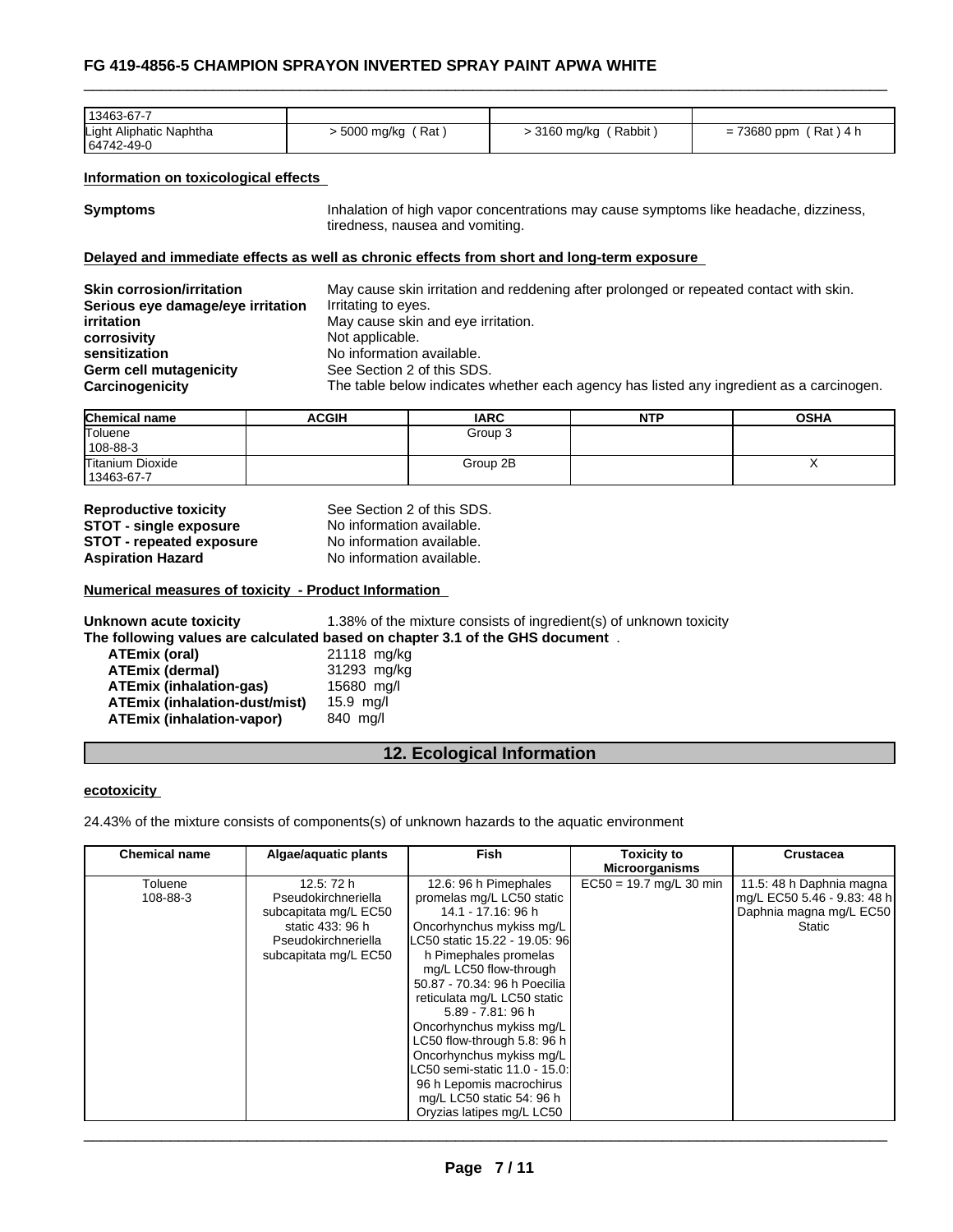|                                       | static 28.2: 96 h Poecilia                                                                                                                                        |                            |                                                                                                                   |  |
|---------------------------------------|-------------------------------------------------------------------------------------------------------------------------------------------------------------------|----------------------------|-------------------------------------------------------------------------------------------------------------------|--|
|                                       | reticulata mg/L LC50<br>semi-static                                                                                                                               |                            |                                                                                                                   |  |
| Acetone<br>67-64-1                    | 4.74 - 6.33: 96 h<br>Oncorhynchus mykiss mL/L<br>LC50 8300: 96 h Lepomis<br>macrochirus mg/L LC50<br>6210 - 8120: 96 h<br>Pimephales promelas mg/L<br>LC50 static | $EC50 = 14500$ mg/L 15 min | 12600 - 12700: 48 h<br>Daphnia magna mg/L EC50<br>10294 - 17704: 48 h<br>Daphnia magna mg/L EC50<br><b>Static</b> |  |
| Light Aliphatic Naphtha<br>64742-49-0 |                                                                                                                                                                   |                            | 2.6: 96 h Chaetogammarus<br>marinus mg/L LC50                                                                     |  |

## **Persistence and degradability**

No information available.

# **Bioaccumulation**

No information available.

| <b>Chemical name</b> | <b>Partition coefficient</b> |
|----------------------|------------------------------|
| Toluene              | 2.65                         |
| 108-88-3             |                              |
| Propane              | 2.3                          |
| 74-98-6              |                              |
| Acetone              | $-0.24$                      |
| 67-64-1              |                              |
| N-Butane             | 2.89                         |
| 106-97-8             |                              |

**Other adverse effects** No information available

# **13. Disposal Considerations**

#### **Waste treatment methods**

**Disposal of wastes** Dispose of in accordance with federal, state and local regulations.

**Contaminated packaging** Pressurized container: Do not pierce or burn, even after use. Do not puncture or incinerate container. If empty: Place in trash or offer for recycling if available. If partly filled: Call your local solid waste agency for disposal instructions.

| <b>Chemical name</b> | <b>RCRA</b> | <b>RCRA - Basis for Listing</b> | <b>RCRA - D Series Wastes</b> | <b>RCRA - U Series Wastes</b> |
|----------------------|-------------|---------------------------------|-------------------------------|-------------------------------|
| Toluene              | J220        | Included in waste streams:      |                               | U220                          |
| 108-88-3             |             | F005, F024, F025, F039,         |                               |                               |
|                      |             | K015, K036, K037, K149,         |                               |                               |
|                      |             | K <sub>151</sub>                |                               |                               |
| Acetone              |             | Included in waste stream:       |                               | U002                          |
| 67-64-1              |             | F039                            |                               |                               |

| <b>Chemical name</b> | <b>RCRA - Halogenated</b><br><b>Organic Compounds</b> | <b>RCRA - P Series Wastes</b> | <b>RCRA - F Series Wastes</b> | <b>RCRA - K Series Wastes</b> |
|----------------------|-------------------------------------------------------|-------------------------------|-------------------------------|-------------------------------|
| Toluene              |                                                       |                               | Toxic waste                   |                               |
| 108-88-3             |                                                       |                               | waste number F025             |                               |
|                      |                                                       |                               | Waste description:            |                               |
|                      |                                                       |                               | Condensed light ends, spent   |                               |
|                      |                                                       |                               | filters and filter aids, and  |                               |
|                      |                                                       |                               | spent desiccant wastes from   |                               |
|                      |                                                       |                               | the production of certain     |                               |
|                      |                                                       |                               | chlorinated aliphatic         |                               |
|                      |                                                       |                               | hydrocarbons, by free         |                               |
|                      |                                                       |                               | radical catalyzed processes.  |                               |
|                      |                                                       |                               | These chlorinated aliphatic   |                               |
|                      |                                                       |                               | hydrocarbons are those        |                               |
|                      |                                                       |                               | having carbon chain lengths   |                               |
|                      |                                                       |                               | ranging from one to and       |                               |
|                      |                                                       |                               | including five, with varying  |                               |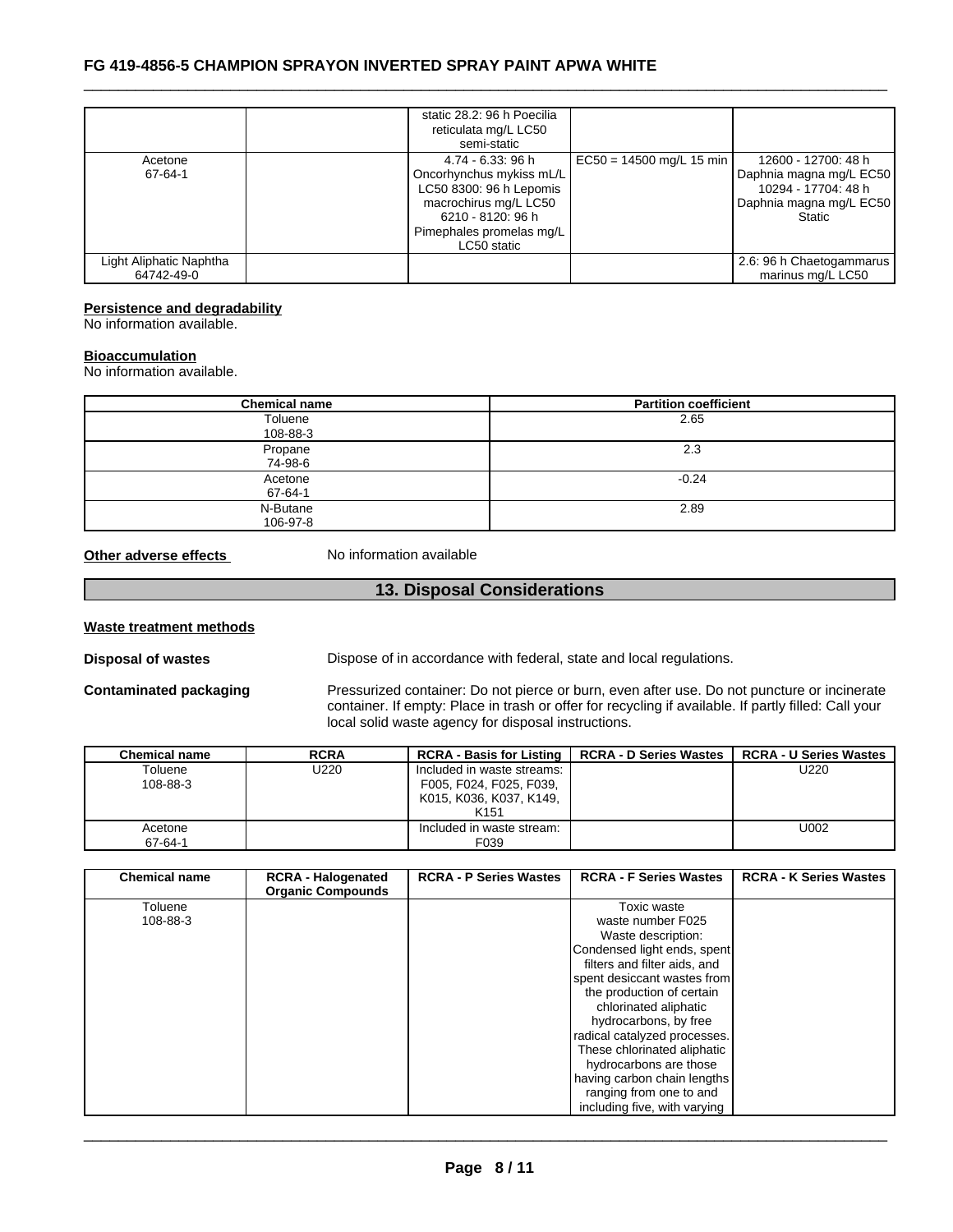|                                                                               |                                                               | amounts and positions of<br>chlorine substitution. |
|-------------------------------------------------------------------------------|---------------------------------------------------------------|----------------------------------------------------|
|                                                                               |                                                               |                                                    |
| <b>Chemical name</b>                                                          |                                                               | <b>California Hazardous Waste Status</b>           |
| Toluene                                                                       |                                                               | Toxic                                              |
| 108-88-3                                                                      |                                                               | Ignitable                                          |
| Acetone<br>$67 - 64 - 1$                                                      |                                                               | Ignitable                                          |
|                                                                               |                                                               |                                                    |
|                                                                               |                                                               | <b>14. Transport Information</b>                   |
| DOT<br>UN/ID no<br><b>Proper Shipping Name</b><br><b>Hazard Class</b>         | <b>Limited Quantity</b><br><b>Consumer Commodity</b><br>ORM-D |                                                    |
| <b>ATAI</b><br>UN/ID no<br><b>Proper Shipping Name</b><br><b>Hazard Class</b> | <b>UN1950</b><br>Aerosols, flammable<br>2.1                   |                                                    |

| <b>IMDG</b>                 |                                                                       |
|-----------------------------|-----------------------------------------------------------------------|
| UN/ID no                    | UN1950                                                                |
| <b>Proper Shipping Name</b> | Aerosols, flammable                                                   |
| <b>Hazard Class</b>         | 2.1                                                                   |
| <b>Marine pollutant</b>     | This product contains chemicals that are listed as marine pollutants. |

# **15. Regulatory information**

# **International Inventories**

**TSCA** All ingredients of this product are listed or are excluded from listing under the U.S. Toxic Subtances Control Act (TSCA) Chemical Substance Inventory. **DSL DSL All ingredients are listed or are excluded from listing on the DSL.** 

 **Legend:** 

 *TSCA - United States Toxic Substances Control Act Section 8(b) Inventory DSL/NDSL - Canadian Domestic Substances List/Non-Domestic Substances List*

# **US Federal Regulations**

#### **SARA 313**

This product contains the following toxic chemicals (above the de minimis level) subject to the reporting requirements of Section 313 of the Emergency Planning and Community Right-to-Know Act of 1986 and 40 CFR 372. This information must be included in all SDSs that are copied and distributed for this material.

| <b>Chemical name</b> | <b>CAS No</b> | weight-% | <b>SARA</b><br>242<br><b>Threshold</b><br>-313<br><b>Values</b><br>7٥ |
|----------------------|---------------|----------|-----------------------------------------------------------------------|
| Toluene<br>108-88-3  | 108-88-3      | v        | . . v                                                                 |

# **SARA 311/312 Hazard Categories**

| <b>Acute Health Hazard</b>        | ves |
|-----------------------------------|-----|
| <b>Chronic Health Hazard</b>      | ves |
| Fire Hazard                       | ves |
| Sudden release of pressure hazard | No  |
| <b>Reactive Hazard</b>            | No  |

# **CWA** (Clean Water Act)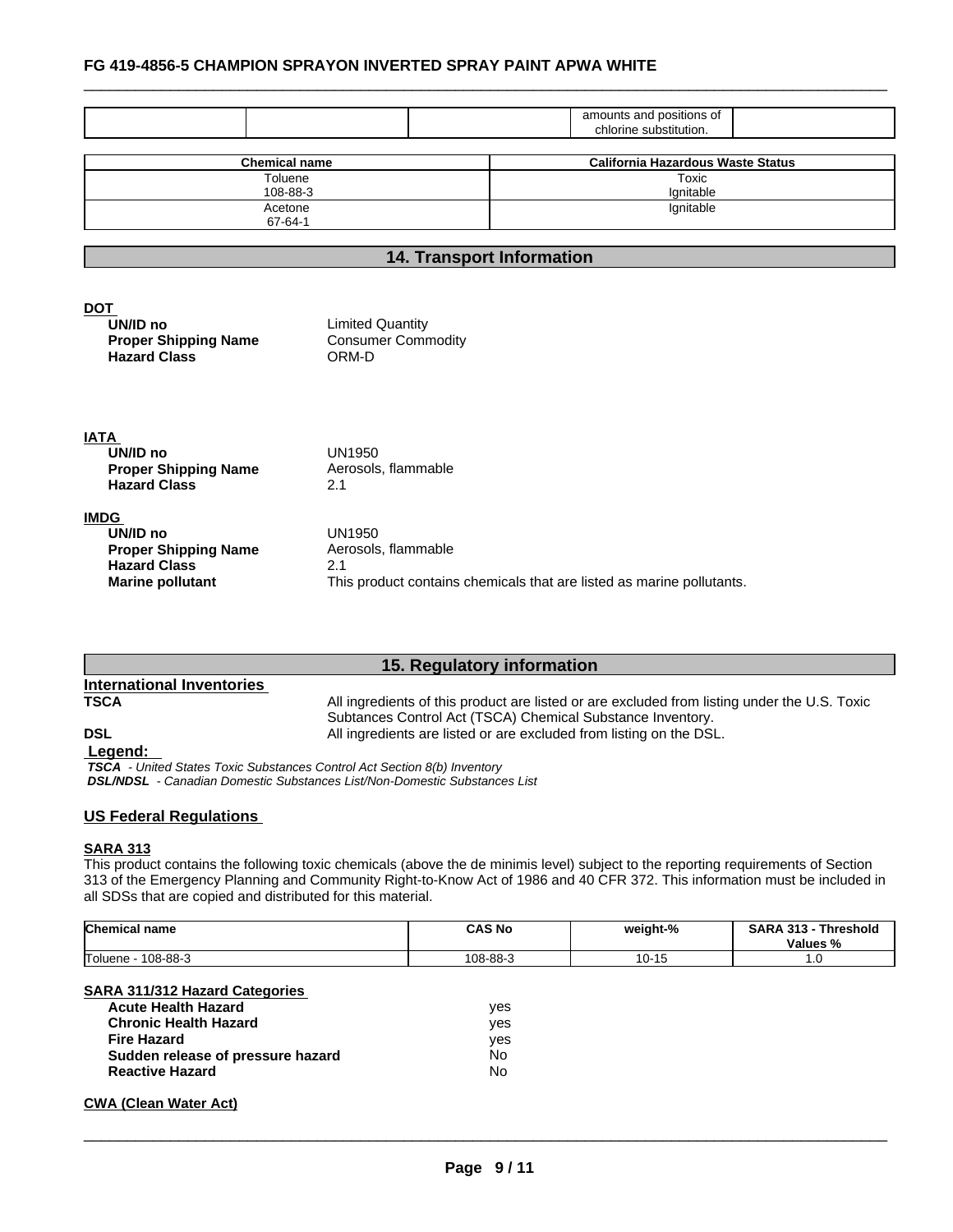This product contains the following substances which are regulated pollutants pursuant to the Clean Water Act (40 CFR 122.21 and 40 CFR 122.42)

| '000 lb<br>Toluene | <b>Chemical name</b> | CWA<br><b>A</b> - Reportable<br>Quantities | CWA-<br><b>Toxic Pollutants</b> | <b>CWA - Priority Pollutants</b> | <b>CWA - Hazardous</b><br><b>Substances</b> |
|--------------------|----------------------|--------------------------------------------|---------------------------------|----------------------------------|---------------------------------------------|
|                    | 108-88-3             |                                            |                                 |                                  |                                             |

# **CERCLA**

This material, as supplied, contains one or more substances regulated as a hazardous substance under the Comprehensive Environmental Response Compensation and Liability Act (CERCLA) (40 CFR 302)

| Chemical name | <b>Hazardous Substances RQs</b> | <b>CERCLA/SARA RQ</b> | <b>Reportable Quantity (RQ)</b>  |
|---------------|---------------------------------|-----------------------|----------------------------------|
| Toluene       | 1000 lb 1 lb                    |                       | RQ 1000 lb final RQ              |
| 108-88-3      |                                 |                       | RQ 454 kg final RQ RQ 1 lb final |
|               |                                 |                       | RQ                               |
|               |                                 |                       | RQ 0.454 kg final RQ             |
| Acetone       | 5000 lb                         |                       | RQ 5000 lb final RQ              |
| 67-64-1       |                                 |                       | RQ 2270 kg final RQ              |

# **US State Regulations**

### **California Proposition 65**

This product contains the following Proposition 65 chemicals.

| <b>Chemical name</b>                               | California<br>Proposition 65 |
|----------------------------------------------------|------------------------------|
| $-108-88-2$<br>l oluene                            | Developmental                |
| $- \cdot$ .<br>$-13463-67-7$<br>itanium<br>Dioxide | Carcinogen                   |

# **U.S. State Right-to-Know Regulations**

| <b>Chemical name</b>                  | <b>New Jersey</b> | <b>Massachusetts</b> | Pennsylvania |
|---------------------------------------|-------------------|----------------------|--------------|
| Water<br>7732-18-5                    |                   |                      | ⋏            |
| Toluene<br>108-88-3                   |                   |                      | ⋏            |
| Propane<br>74-98-6                    |                   |                      |              |
| Acetone<br>67-64-1                    |                   | v<br>⋏               | X            |
| N-Butane<br>106-97-8                  |                   |                      |              |
| <b>Titanium Dioxide</b><br>13463-67-7 |                   |                      | ⌒            |

# **U.S. EPA Label information**

**EPA Pesticide registration number** Not applicable

| <b>16. Other information</b> |                                                             |                              |                           |                                                               |
|------------------------------|-------------------------------------------------------------|------------------------------|---------------------------|---------------------------------------------------------------|
| <b>NFPA</b>                  | <b>Health Hazards 2</b>                                     | <b>Flammability 4</b>        | <b>Instability 1</b>      | <b>Physical and chemical</b><br>properties Not<br>applicable  |
| <b>HMIS</b>                  | Health Hazards 2*                                           | <b>Flammability 4</b>        | <b>Physical hazards 1</b> | <b>Personal Protection B-</b><br>Eyes and hands<br>protection |
| Prepared by                  |                                                             | <b>Regulatory Department</b> |                           |                                                               |
| <b>Issue date</b>            | 11-Sep-2017                                                 |                              |                           |                                                               |
| <b>Revision note</b>         |                                                             |                              |                           |                                                               |
|                              | This SDS supersedes a previous SDS dated February 10, 2016. |                              |                           |                                                               |
| <b>Disclaimer</b>            |                                                             |                              |                           |                                                               |

The information provided in this Material Safety Data Sheet is correct to the best of our knowledge, information and belief at the date of its publication. The information given is designed only as a guidance for safe handling, use, processing,